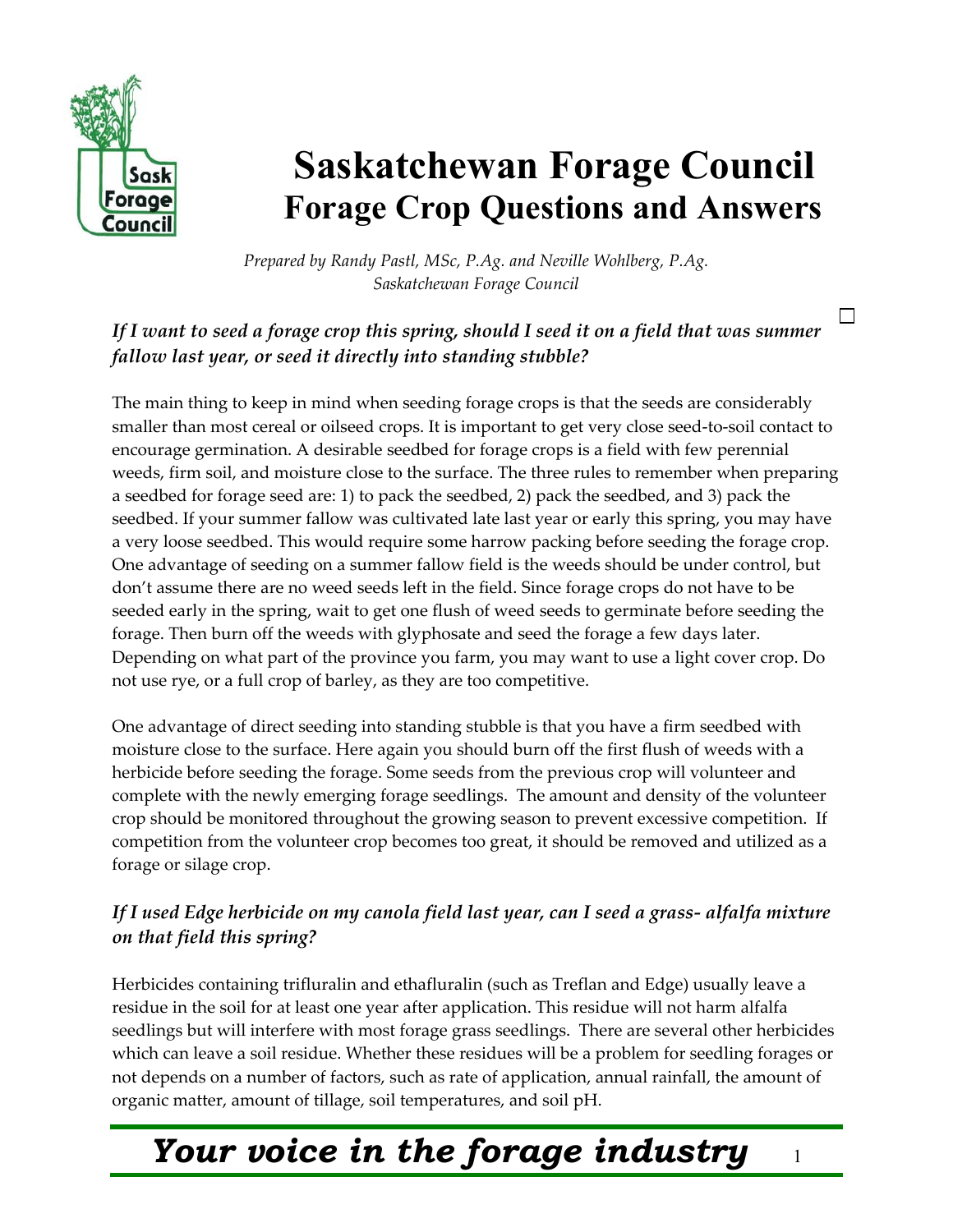As an example, residues of Lontrel can be hard on legume seedlings while Pursuit residues can be hard on grasses. For other possible problems, refer to the section on soil residual herbicides in the Guide to Crop Protection, available from Saskatchewan Agriculture, Food and Rural Revitalization.

# How much fertilizer can I put with the seed when seeding a grass and alfalfa mixture?  $\Box$

This depends on the type of equipment that you seed with, whether using liquid or dry fertilizer, and how close the fertilizer is placed to the seed. The first place to begin is to get a soil test done on that field so you know if a deficiency exists. Legumes respond to phosphorus and sulphur, but if properly inoculated, they do not need extra nitrogen. Grasses respond mainly to nitrogen. Phosphorus does not move readily in soils, therefore on soils very deficient in phosphorus, a high rate of phosphorus should be applied and worked into the soil before legumes are seeded. A general guideline when seeding forage crops is not to exceed 15 pounds of actual phosphate and 25 pounds of actual nitrogen per acre preferably placed at least one inch away from the seed. The farther away the fertilizer is from the seed, the less likely newly emergent seedlings will be damaged.

#### *Should I fertilize a pasture field in the spring to increase productivity?*

This question is not as simple as it looks. There are a number of factors that would influence the answer. Do an inventory of what species of plants (both forage plants and weeds) are present in the field and the vigour of each species. The average annual rainfall in your area of the province will influence the response of your pasture to fertilizer. Other important factors include the texture of the soil, topography, and soil nutrient deficiencies.

When forage stands are only in fair condition, the use of fertilizer is only one of several management practices that can return the land to good condition over a short period. Some of the other practices that might help improve the condition of your pasture include weed control, mowing, insect and pest control, mechanical soil disturbance, burning, and controlled grazing. Some of these practices could be used together to improve the productivity of your pasture.

Nitrogen is the nutrient that has the biggest impact on forage yields. Adding extra nitrogen increases the growth and vigour of grasses but increases the competition between the grass and legume species. This could reduce the legume component in the forage stand. A compromise must be found where you manage for both species. Consider applying 50-60 lbs/acre of nitrogen and 25-30 lbs/acre each of phosphate, potassium and sulphur fertilizer, which will help maintain the health and vigour of the legume and grass in the stand.

### *What is the best method to apply fertilizer on a hay or pasture field?*

The cheapest and easiest approach is to broadcast the fertilizer on the surface and then do a rain dance. This may not give the best response and is not recommended if you plan to use urea

### *Your voice in the forage industry* <sup>2</sup>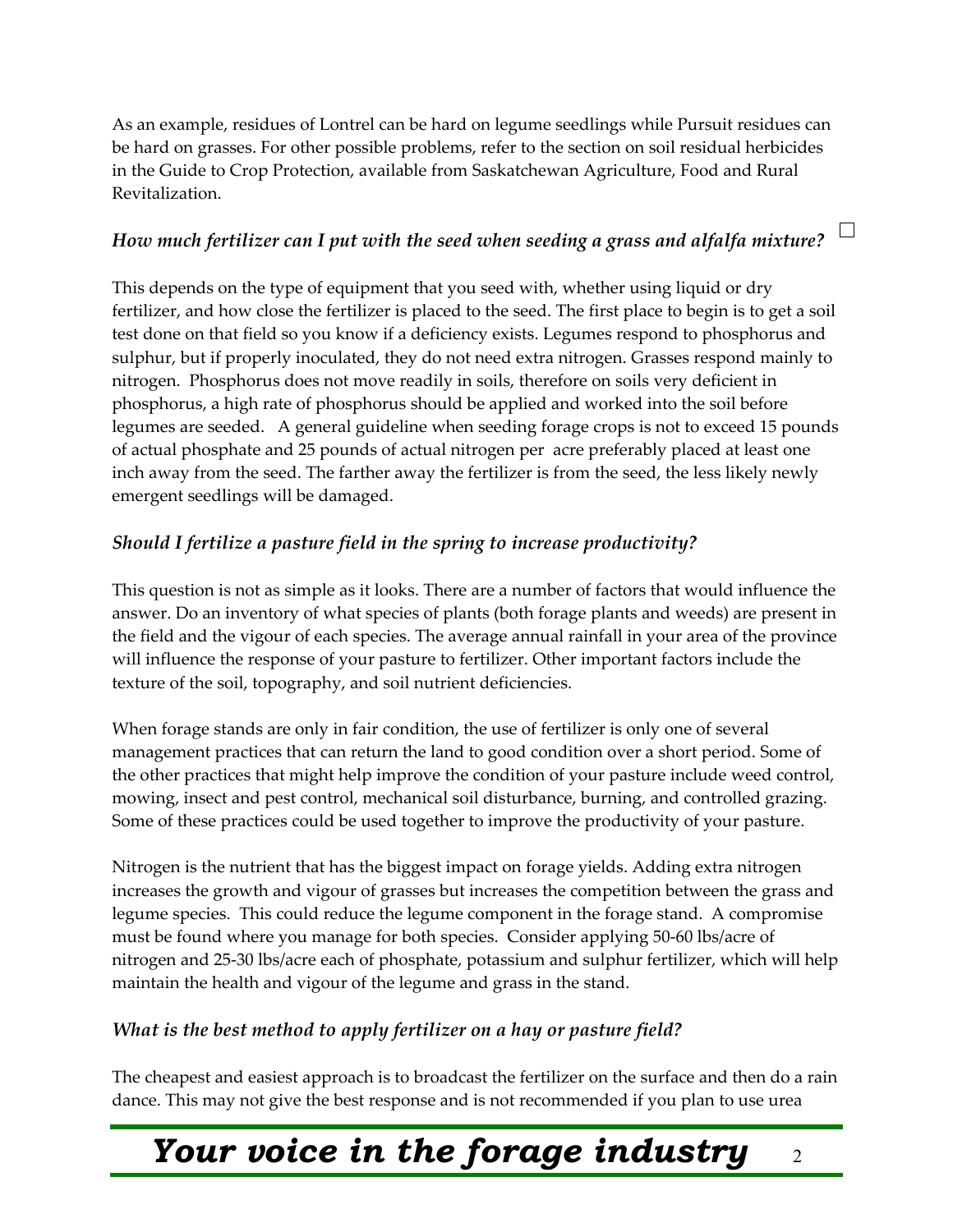fertilizer as it is subject to volatilization into the atmosphere. It may work fairly well for ammonium sulphate or ammonium nitrate fertilizers. Deep banding with a narrow knife or a coulter is a better, but more expensive approach. Liquid fertilizer fits well into this approach, as does liquid hog manure. A spoke wheel injector is available for liquid fertilizers. Anhydrous ammonia is not a good choice as the sod and soil surfaces do not seal adequately resulting in  $\Box$ nitrogen losses to the atmosphere.

#### *How many gallons of hog manure can you put down on forages?*

One of the biggest concerns we all have is prevention of surface and ground water contamination. Forages are the best place to make use of hog manure because of the large sink offered by the massive root system of perennial forages compared to annual crops. In addition, perennial forages are actively taking up nitrogen and laying down carbon for a much longer period throughout the growing season.

Karen Bolton, "Manure Management Specialist" with Saskatchewan Agriculture, Food, and Rural Revitalization (SAFRR) in Regina, stated there are approximately 30 lbs. of N for every 1000 gallons on hog manure. About 85% of this N becomes available in the first year after application. Karen recommends that a soil test and manure analysis be performed to determine gallons per acre to apply before applications are made. **Example:** Your soil test indicates you require 100 lbs. of nitrogen (N) per acre on your forage stand to achieve maximum yield and you have 20 lbs. of N available in the soil now. Your hog manure analysis indicates you have 30 lbs. of N per 1000 gallons. We know that 85% of the N in liquid hog manure is available the first year. Then: 100 lbs N/acre – 20 lbs available N in the soil already = 80 lbs. of N per acre is required, i.e., 30 lbs  $N/1000$  gallons of hog manure x 0.85 N available in the first year = 25.5 lbs. N available/ 1000 gallon of hog manure. Then divide 80 lbs N per/acre required by 25.5 lbs N available/1000 gallons hog manure = 3.1 or 3,000 gallons of hog manure required per acre to meet the N requirements of the forage crop this year.

#### *What can I seed into an area that stays flooded about half of the time in summer?*

You might try seeding reed canary grass, creeping foxtail, or tall wheatgrass. Of these, tall wheatgrass is the most saline tolerant and least palatable. Tall wheatgrass can stand up to five weeks of spring flooding. Reed canary grass can withstand ponding of water up to two months. Creeping foxtail can stand flooding up to four weeks. Consult the Saskatchewan Forage Crop Production Guide.

#### *What species should I seed in a saline area?*

You could seed any of several grasses in these areas, tall wheatgrass, slender wheatgrass, northern wheatgrass, western wheatgrass, Russian wildrye grass, and Altai wildrye grass. However, the general recommendation from Agriculture & Agri-Food Canada's Swift Current Research Station is that you seed these areas with a mixture of forage and legume species.

# *Your voice in the forage industry*